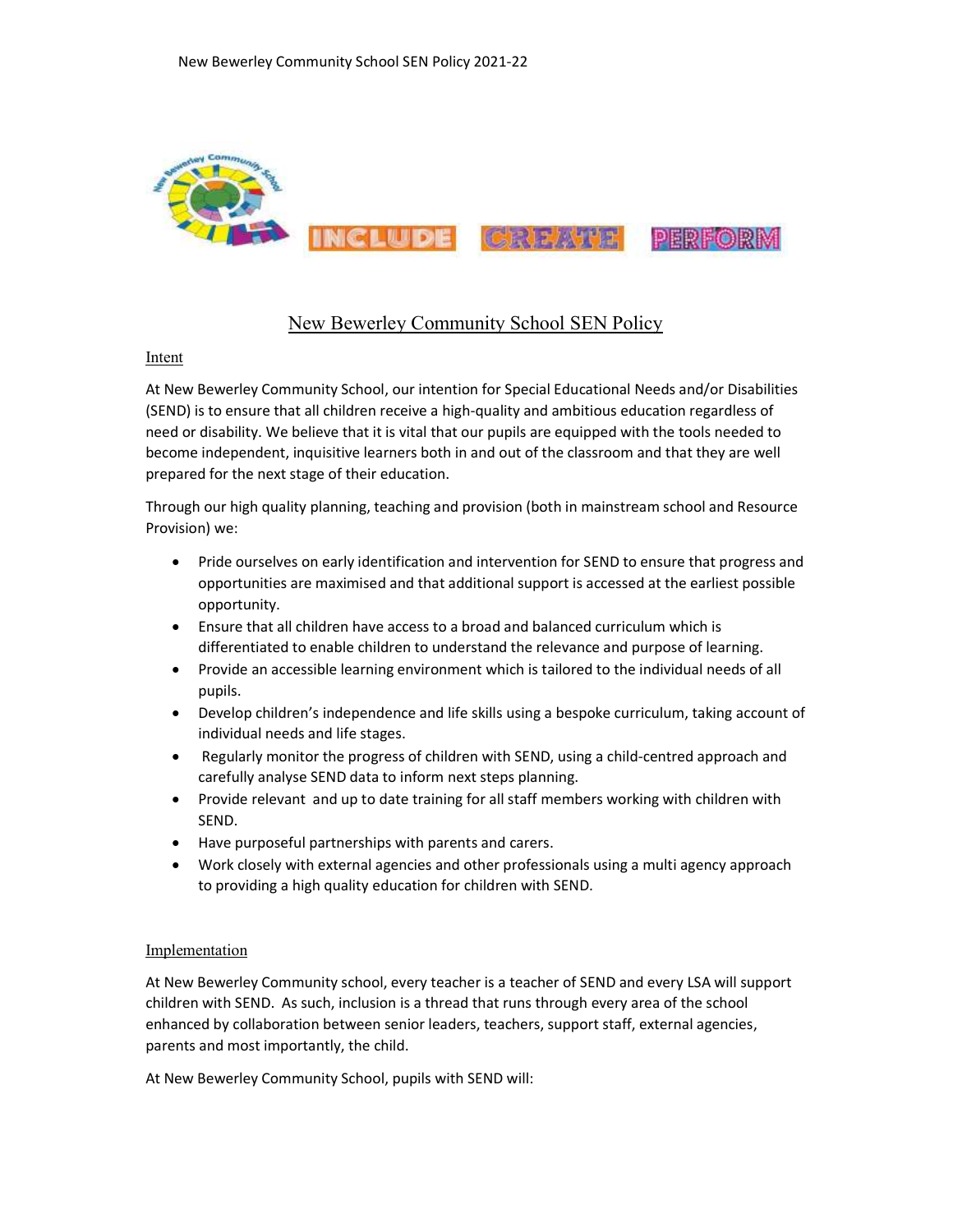New Bewerley Community School SEN Policy 2021-22

- Be included in all aspects of the school day, in a purposeful way taking account of their individual needs.
- Be provided with quality first teaching, differentiated to their needs.
- Provided with support that is additional to or different from the rest of their cohort when required.
- Be respected and their contributions valued and acknowledged.

Pupils with SEND may:

- Have specific 1:1 or small group intervention to support their cognitive, communication, SEMH, physical or medical needs.
- Have additional support from our SENDCO, SEMH Leader, FSW or Learning Mentor.
- Receive additional support with their speech and language development from our Speech and Language Therapist.
- Carry out some of their learning in our Resource Provision Unit (Rainbow Room) or SEMH Unit (The BASE)
- Attend specialist SEND Music sessions, taught by our specialist teachers
- Work alongside external agencies such as an Educational Psychologist, Speech and Language Therapist, Occupational Therapist, Art therapists or professionals from SENIT (Special Educational Needs Inclusion Team).

# Impact

As a result: Children at New Bewerley School

- Feel happy, safe and respected.
- Behaviour in school is good and diversity is celebrated.
- Children demonstrate high levels of engagement in activities, developing their speaking, listening and social skills.
- Children with SEND make good progress from their starting points due early identification of SEND, a multi agency approach and the use of a variety of specialist teaching methods using bespoke timetables to the use of resources which meets the needs of the pupils.
- On leaving New Bewerley Community School children with SEND have developed good independence and life skills and are well prepared for the next stage of their education.

# Legislation and Guidance

This policy is based on the statutory Special Educational Needs and Disabilities (SEND) Code of Practise. It also meets with part 3 of the Children and Families Act 2014, which sets out school's responsibilities for pupils with SEND and The Special Educational Needs and Disabilities Regulations 2014, which sets out school's responsibilities for education, health and care (EHC) plans, SEN co-ordinators (SENCOs) and the SEN information reports.

# Definition of Special Needs

The Special Educational Needs and Disabilities Code of Practice (0-25 years) 2014 state that:

A child or young person has Special Education Needs if they have learning difficulty or disability which calls for Special Educational Provision to be made for him/her.

A child of compulsory school age or young person has learning difficulty or disability if he/she: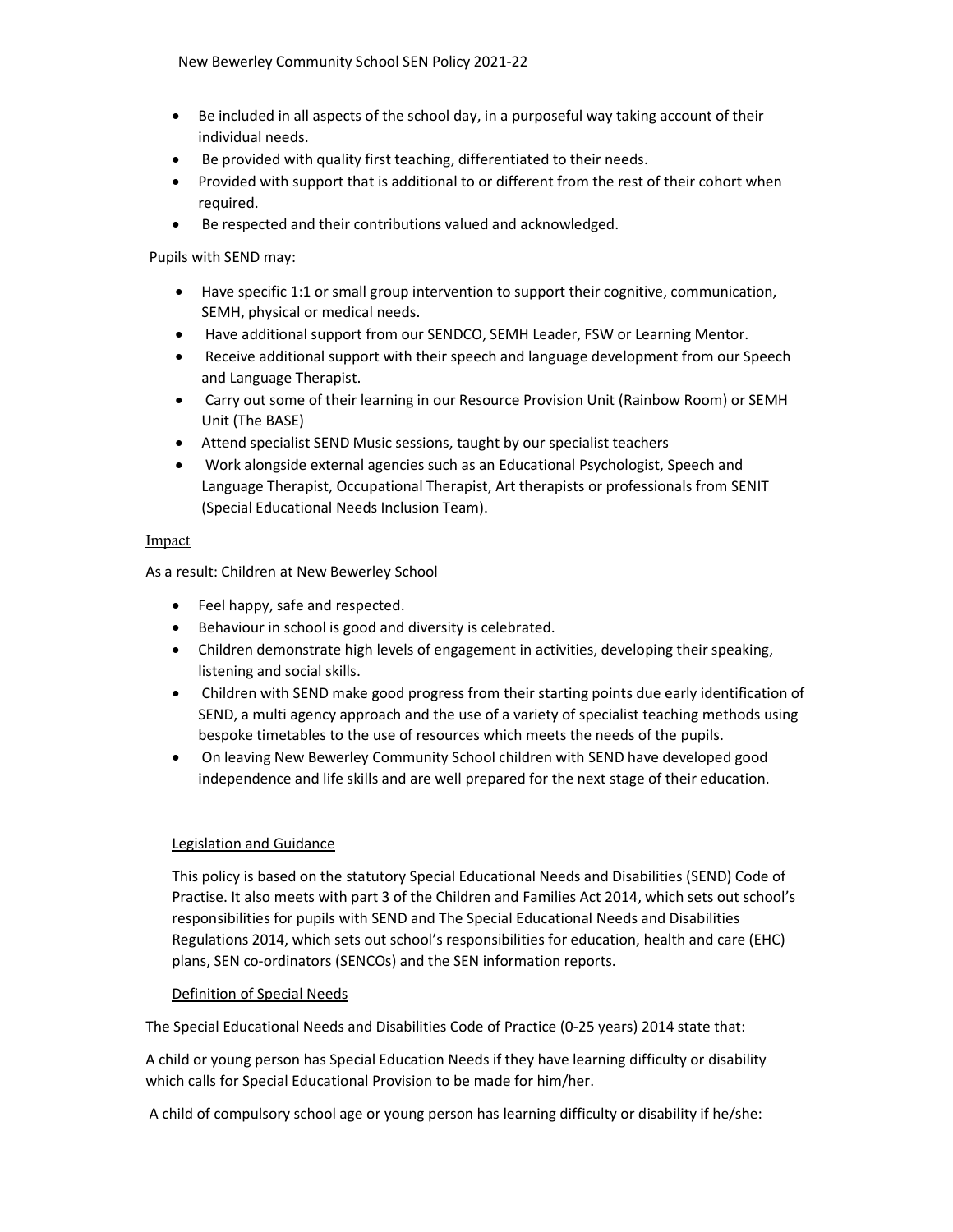Has significantly greater difficulty in learning than the majority of others of the same age Has a disability which prevents or hinders him/her from making use of the facilities of a kind generally provided for others of the same age in mainstream school or mainstream post 16 institution.

| <b>Area of Need</b>           | Possible indicators which may show a child or young person's        |
|-------------------------------|---------------------------------------------------------------------|
|                               | area(s) of need                                                     |
| Communication and             | Difficulties with:                                                  |
| Interaction                   | · Speech - expressive language                                      |
|                               | · Understanding - receptive language                                |
|                               | • Concentration, social interaction and relationships - Pragmatics  |
|                               | Diagnosed conditions:                                               |
|                               | · Autistic Spectrum Disorder                                        |
| <b>Cognition and Learning</b> | Learning may develop at a significantly slower pace than his/her    |
|                               | peers. - Attainment may also be below the age-related               |
|                               | expectations.                                                       |
|                               | Children may show difficulties with the following:                  |
|                               | • Language, memory and reasoning                                    |
|                               | • Sequencing and organisation skills                                |
|                               | • Decision making                                                   |
|                               | · Understanding number                                              |
|                               | • Problem solving and concept development                           |
|                               | . Information processing Learning difficulties cover a wide         |
|                               | spectrum of needs, including: -Moderate learning difficulties       |
|                               | (MLD) -Severe learning difficulties (SLD) -Specific learning        |
|                               | difficulties (SpLD) such as dyslexia, dyscalculia, dysgraphia or    |
|                               | dyspraxia                                                           |
| Social, Emotional and Mental  | Development is affected due to:                                     |
| Health                        | · Behaviour difficulties                                            |
|                               | • Attention difficulties (ADHD)                                     |
|                               | • Anxiety and depression                                            |
|                               | • Social isolation                                                  |
|                               | • Attachment disorders                                              |
| Sensory and/or Physical       | A wide range of needs may come under this heading:                  |
| needs                         | Visual impairment (VI)                                              |
|                               | Hearing impairment (HI)                                             |
|                               | Fine and/or gross motor skills development                          |
|                               | Multi-sensory impairment                                            |
|                               | Medically diagnoses conditions which impact on a child's ability to |
|                               | access his/her education                                            |

The SEND Code of Practice 2014, identifies 4 broad areas of need: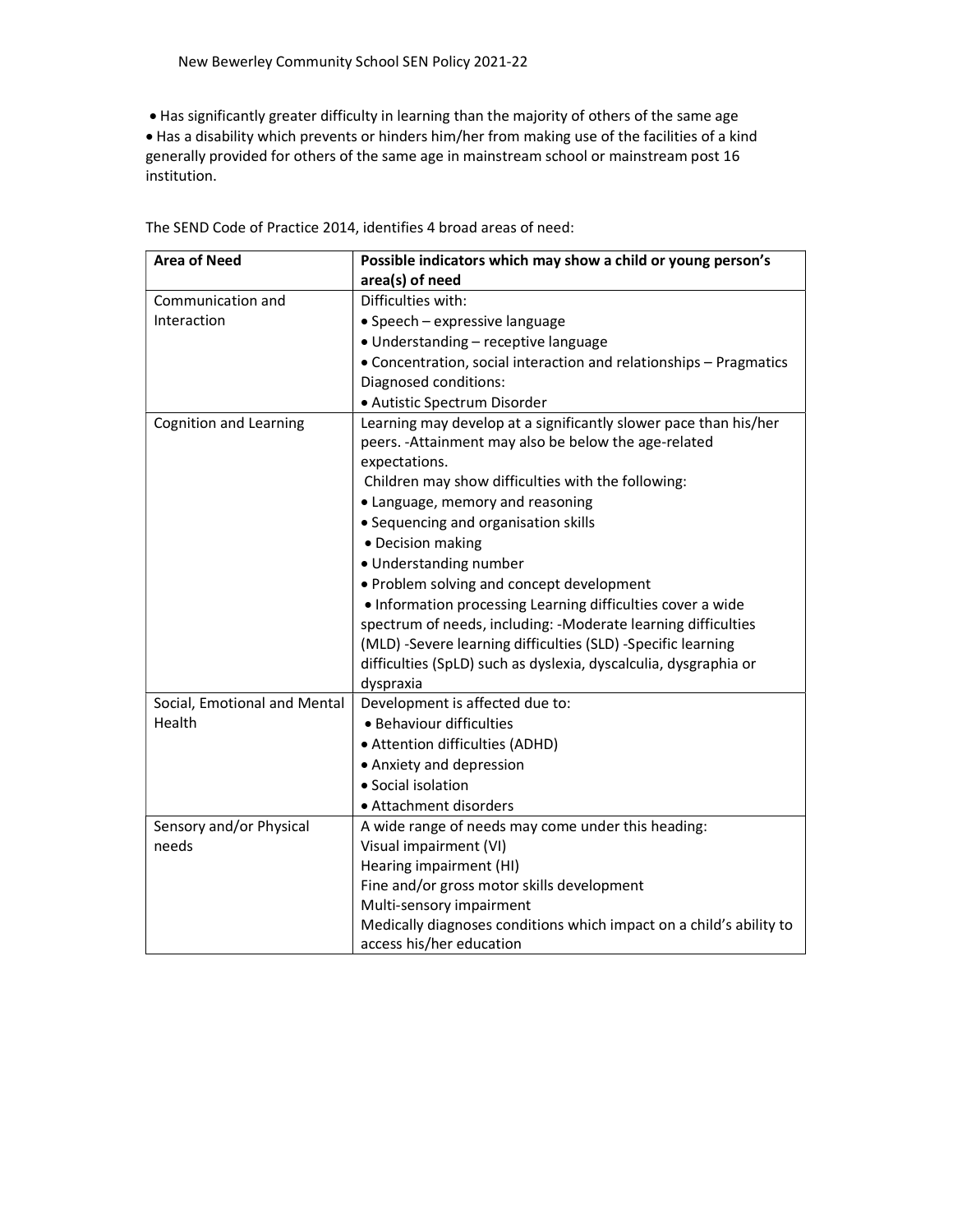# Roles and Responsibility Provisions for pupils with SEND is a matter for the school as a whole.

| <b>SENCO Mrs C Barnes</b> | The SENCO:                                                             |
|---------------------------|------------------------------------------------------------------------|
|                           | . Works with the Headteacher, SLT and SEN Governor to determine        |
|                           | the strategic development of the SEND policy and provision in school   |
|                           | . Has day to day responsibility for the operations of this SEN policy  |
|                           | and the co-ordination of specific provision made to support individual |
|                           | pupils with SEND, including those who have Education, Health, Care     |
|                           | Plans (EHC Plans)                                                      |
|                           | . Provide professional guidance to colleagues and work with staff,     |
|                           | parents and other professional agencies to ensure that pupils SEND     |
|                           | receive appropriate support and high quality teaching                  |
|                           | . Provide advice on the graduated approach to providing SEND           |
|                           | Support                                                                |
|                           | . Provide advice on the deployment of the school delegated budget      |
|                           | and other resources to meet pupil's needs effectively.                 |
|                           | • Is the point of contact for external agencies, especially the local  |
|                           | authority and its support services                                     |
|                           | . Will liaise with potential next providers of education to ensure     |
|                           | pupils and their parents are informed about options and a smooth       |
|                           | transition is planned.                                                 |
|                           | . Works with the Headteacher and governing body to ensure that the     |
|                           | school meets its responsibilities under the Equality Act 2010 with     |
|                           | regards to reasonable adjustments and access arrangements.             |
|                           | • Ensures the school keeps the records of all pupils with SEND up to   |
|                           | date.                                                                  |
|                           | Has overall responsibility for the management of Resource Provision    |
|                           | and responds to consultations (working alongside the LA) for pupils    |
|                           | wishing to access this provision.                                      |
| The SEND Governor         | The SEND Governor will:                                                |
| Mrs C Perkins             | . Help raise awareness of SEN issues at the governing board meeting    |
|                           | • Monitor the quality and effectiveness of SEND provision within the   |
|                           | school and update the governing board on this.                         |
|                           | . Work with the Headteacher and SENCO to determine the strategic       |
|                           | development of the SEND policy and provision in school.                |
| The Headteacher           | The Headteacher will:                                                  |
| Mr G German               | . Work with the SENCo and SEN Governor to determine the strategic      |
|                           | development of the SEND policy and provision.                          |
|                           | . Have overall responsibility for the provision and progress of        |
|                           | learners with SEND.                                                    |
| <b>Class Teachers</b>     | Each class teacher is responsible for:                                 |
|                           | • The progress and development of every pupil in their class           |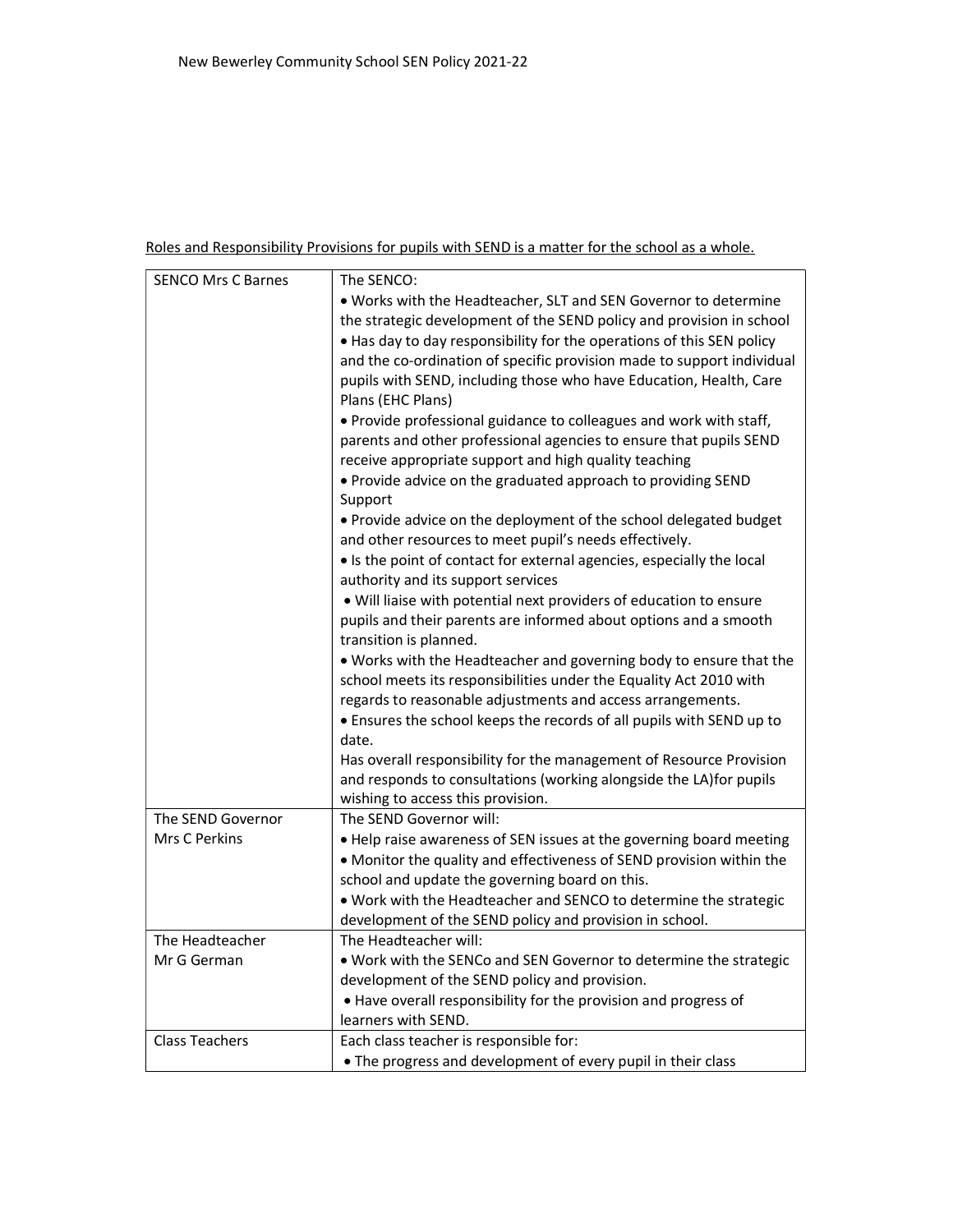|                           | • Working closely with any teaching assistants or specialist staff to<br>plan and assess the impact of support and intervention and how they<br>can be linked to classroom teaching.<br>. Working with the SENCO to review each pupil's progress and<br>development and decide on any changes to provision. |
|---------------------------|-------------------------------------------------------------------------------------------------------------------------------------------------------------------------------------------------------------------------------------------------------------------------------------------------------------|
|                           | • Ensuring they follow this SEND policy.                                                                                                                                                                                                                                                                    |
| Resource Provision leader | The Resource Provision (RP) Leader will:                                                                                                                                                                                                                                                                    |
| Mrs L Rhodes              | Have overall responsibility for the day to day running of the<br>$\bullet$<br><b>Resource Provision (Rainbow Room)</b><br>Will liase with external agencies for children accessing RP<br>Work with the SENDCO to ensure that EHCP outcomes and<br>$\bullet$<br>provision are being met.                     |
| Miss C Lawson             | Responsibility for analysing behaviour data                                                                                                                                                                                                                                                                 |
| SEMH/Behaviour lead       | Working with SENDCo and Class teachers to determine SEMH<br>$\bullet$<br>interventions and provision in class                                                                                                                                                                                               |
|                           | Link to external agencies for SEMH needs                                                                                                                                                                                                                                                                    |
|                           | Writing and updating IPRAS and BOXHALL profiles.                                                                                                                                                                                                                                                            |

# SEND information

 Our school currently provides additional and different provision for a range of needs, including pupils with:

 Communication and interaction difficulties (autism, specific language impairment, speech and language needs)

- Social, Emotional and Mental Health difficulties
- Sensory and/or physical needs (hearing impairments, Cerebral Palsy, acquired brain injury)
- Moderate learning difficulties
- Severe learning difficulties (Global cognitive delay, Downs Syndrome )
- Specific Learning difficulty (Dyslexia, Dyscalculia)

In addition to this the school has a 14 Resource Provision Unit for children with complex needs who have an EHCP where the provision is named as New Bewerley Community School (Resourced Provision).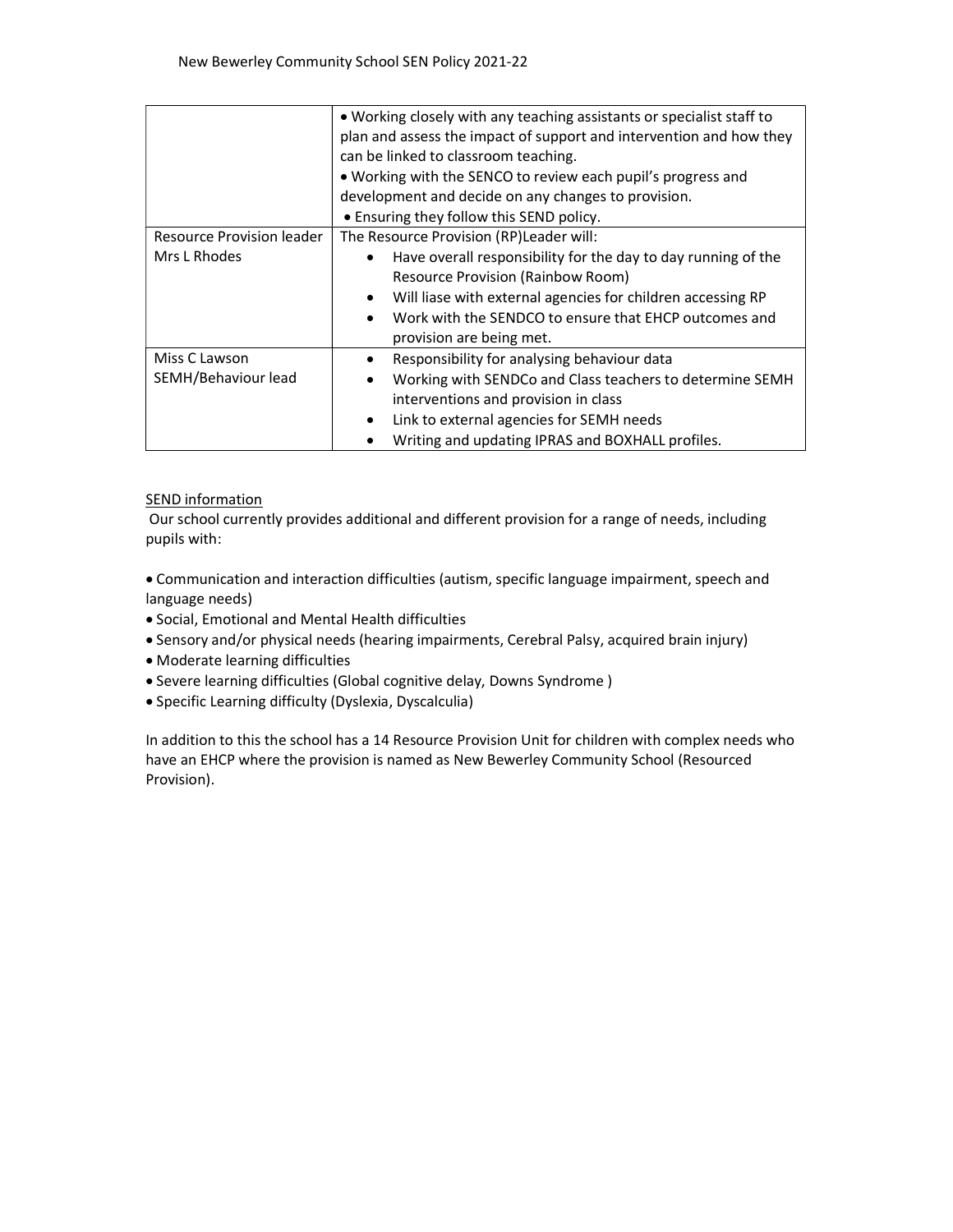#### Identifying pupils with SEND and assessing their needs

 Identification and assessment of children whose language is not primarily English are treated with care. Where possible, the child is assessed in their home language using a translator alongside external professionals. Having English as an additional language (EAL) is not equated to learning difficulties. Where a child's progress is slow, it will not be assumed that is automatically hindered by the language problem.

Each child's current skills and levels of attainment are assessed as part of a thorough assessment cycle.

Teachers make half termly assessments of progress for all pupils and identify those pupils whose progress:

- Is significantly slower than that of their peers starting from the same baseline
- Fails to match or better the child's previous rate of progress
- Fails to close the attainment gap between the child and their peers
- Widens the attainment gap



Class teachers will raise concerns with the SENCo using a teacher concern form or as part of the pupil progress meetings. (Slow progress and low attainment does not automatically mean a pupil should be recorded as having special educational needs).



When deciding whether special educational needs provision is required, we may:

- Monitor a pupil closely
- Focus on desired outcomes
- Discuss expected progress and attainment
- Barriers to learning will be considered
- interventions and support may be offered where appropriate as part of a graduated response
- pupils' and parents views may be sought

Where it is determined that a pupil does have SEND, parents will be formally advised of this decision and they will be added to the SEND register. The aim of formally identifying a pupil with SEND is to help school ensure that effective provision is put in place and so remove barriers to learning. The support provided consists of a four – part process:

- · Assess
- · Plan
- · Do
- · Review

This is an ongoing cycle to enable the provision to be refined and revised as an understanding of the pupil's needs grow. This cycle enables the identification of those interventions which are the most effective in supporting the pupil to achieve good progress and outcomes.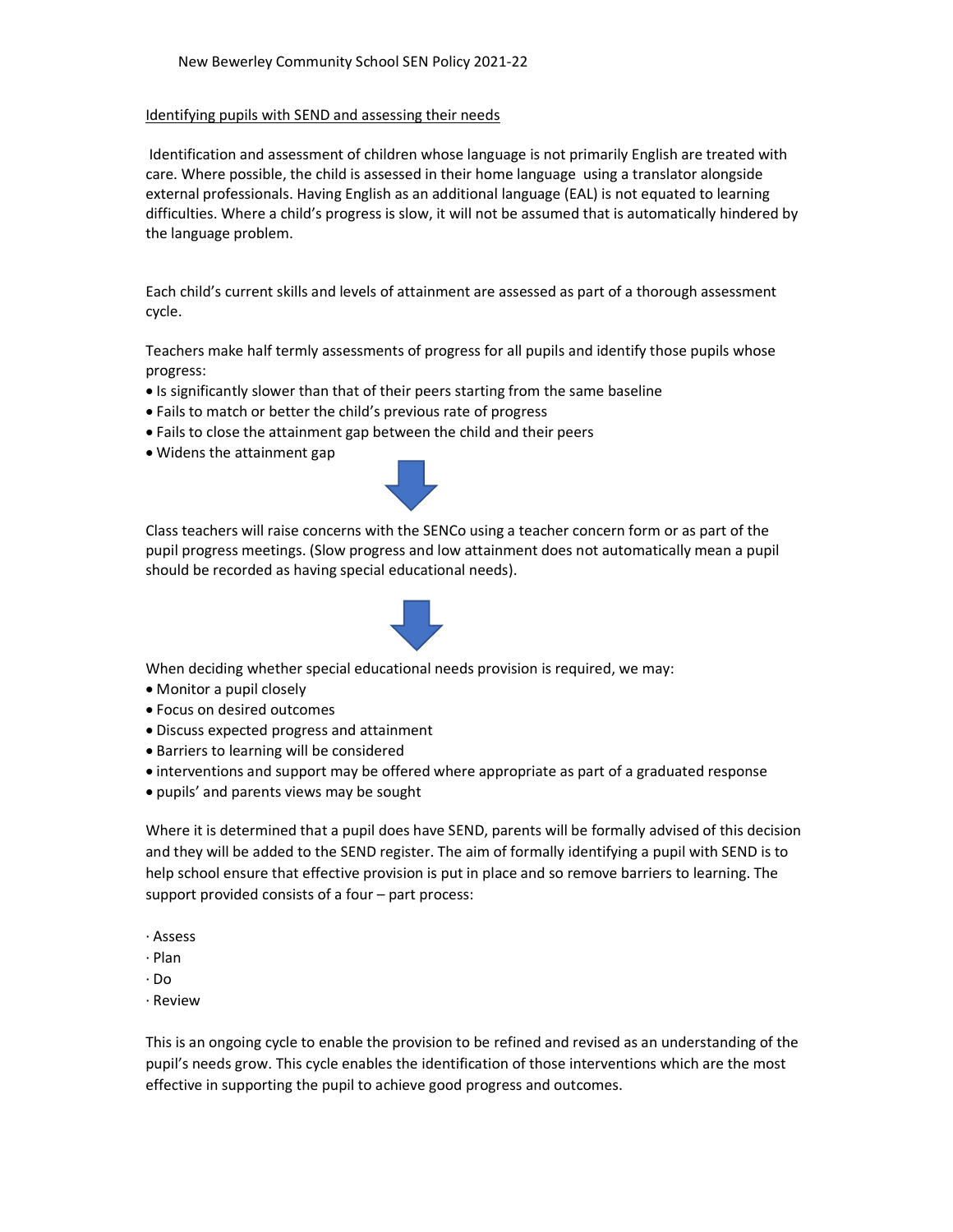### Special Needs Register

 A child will only have their name appear on the Special Needs Register if it is deemed that he/she needs provision which is additional to/different from the provision which is needed by his/her peer group.

Individual Education Plans (IEPs) –Once a child is recorded as having special educational needs, an Individual Education Plan (IEP) will be created to support the child. These will be shared with the child, all staff working with the child and parents/carers. IEPs will be monitored to ensure the pupil is accessing support and provision to help him/her meet the set outcomes. IEPS will be reviewed half termly.

In order to make consistent continuous progress in relation to SEND provision the school encourages feedback from staff, parents and pupils throughout the year. This is done in the form of an annual parent and pupil questionnaire, discussion and through progress meetings with parents.

Pupil progress will be monitored on a half termly basis in line with the SEND Code of Practice.

SEND provision and interventions are recorded on provision maps, which are updated when the intervention is changed. These are updated by the class teacher and SENDCO. These reflect information passed on by the SENDCO at the beginning of an academic year and are adapted following assessments. These interventions are monitored and evaluated half termly by the SENDCO and information is fed back to the staff, parents and governors. This helps to identify whether provision is effective.

### Our approach to teaching pupils with SEND

Teachers are responsible and accountable for the progress and development of all the pupils in their class.



# Adaptations to the curriculum

 Adaptation are made based on individual need, following discussion between relevant staff (Teacher, SENCO, Headteacher)

Adaptations may take the following forms:

Differentiating our curriculum to ensure all pupils are able to access learning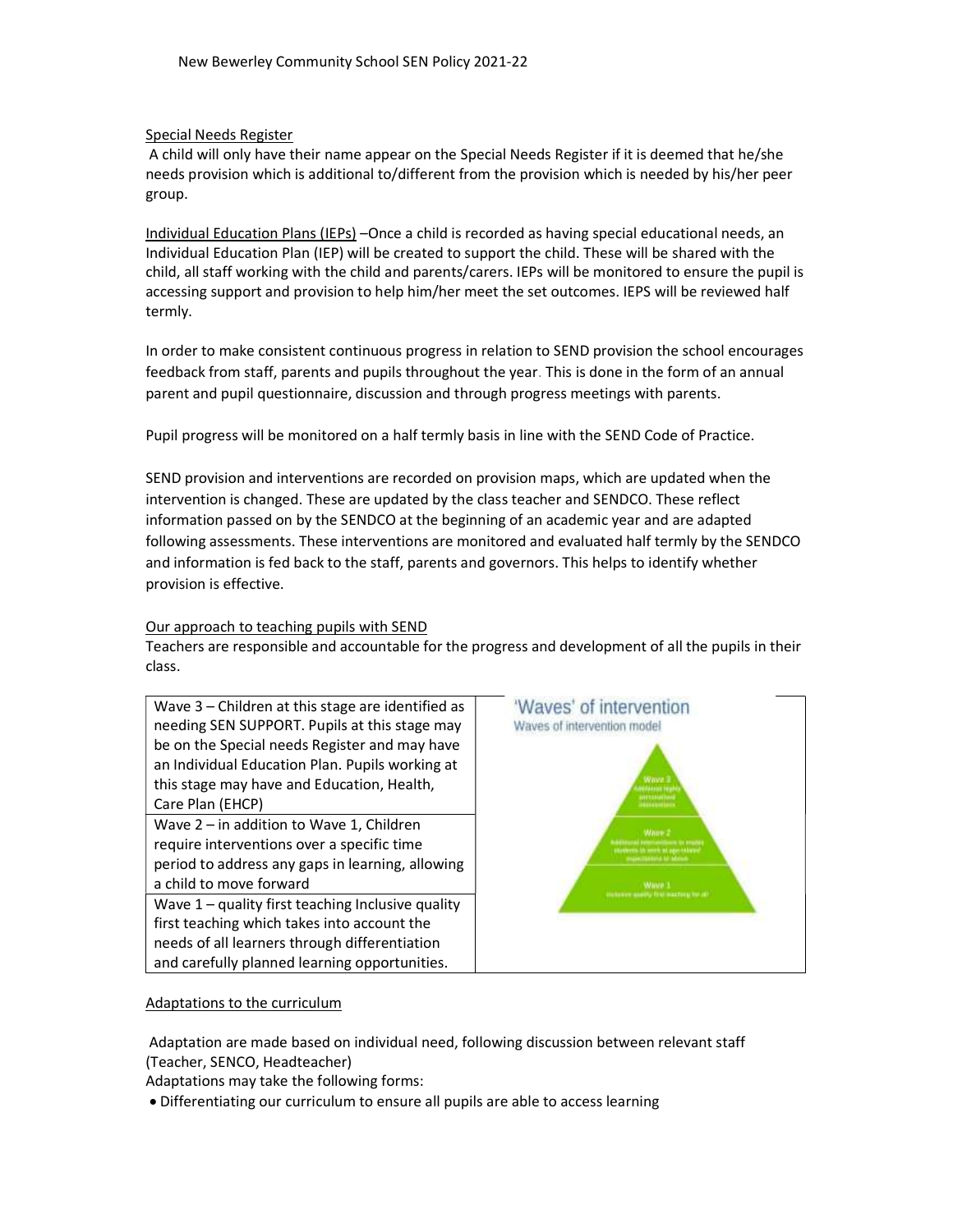- Groupings offering small group support
- offering 1:1 support
- using a variety of teaching styles to ensure all learners are involved in the learning process
- differentiating the content of the lessons to meet individual needs
- Adapting resources and staffing to meet the needs of pupils
- Using learning aids laptops, iPads, coloured overlays, Visual timetables, larger font, etc.
- Offering 'take up time' to allow pupils to process their thoughts

 Pre-teaching vocabulary and new texts This is not and exhaustive list, other strategies may be used if deemed appropriate to support a child to access his/her learning.

# Additional Support for learning

As previously mentioned, we offer a range of additional support including small group and 1:1 support where it is deemed that there is a need. Access to the BASE SEMH unit and advice from external professionals.

## Assessing and reviewing a pupil's progress towards outcomes

We follow the graduated approach, working through the cycle of ASSESS, PLAN, DO, REVIEW. Class teachers will work with the SENCO to carry out a clear analysis of a child's needs.

This may draw on the information gained from:

- The teacher's assessments
- The teacher's observations and experiences of the child
- The child's previous progress and attainment
- Other teacher's assessments, where relevant
- The individual's development in comparison to their peers and national data
- The views and experiences of parents •

The pupil's own views

 Advice from external support services, if applicable Assessments of progress towards outcomes will be regularly reviewed.

All teachers and support staff who work with the child will be made aware of:

- The child's needs
- The outcomes the child is working towards
- The proposed support and provision in place
- Any further strategies or approaches which are required. We will regularly review the effectiveness of the support and interventions and the impact on the pupil's progress.

# Working with outside agencies

We work with other professional agencies to offer support for learning:

- The school works in close partnership with Leeds Children's Services
- Educational Psychology
- Special Educational Needs Inclusion Team (SENIT)
- Physiotherapists
- Occupational Therapists
- Speech and Language Therapists both NHS and through trade services bought in by school.
- School Nurses Hearing Impaired Team (DAHIT)
- Visual Impaired Team

**STARS**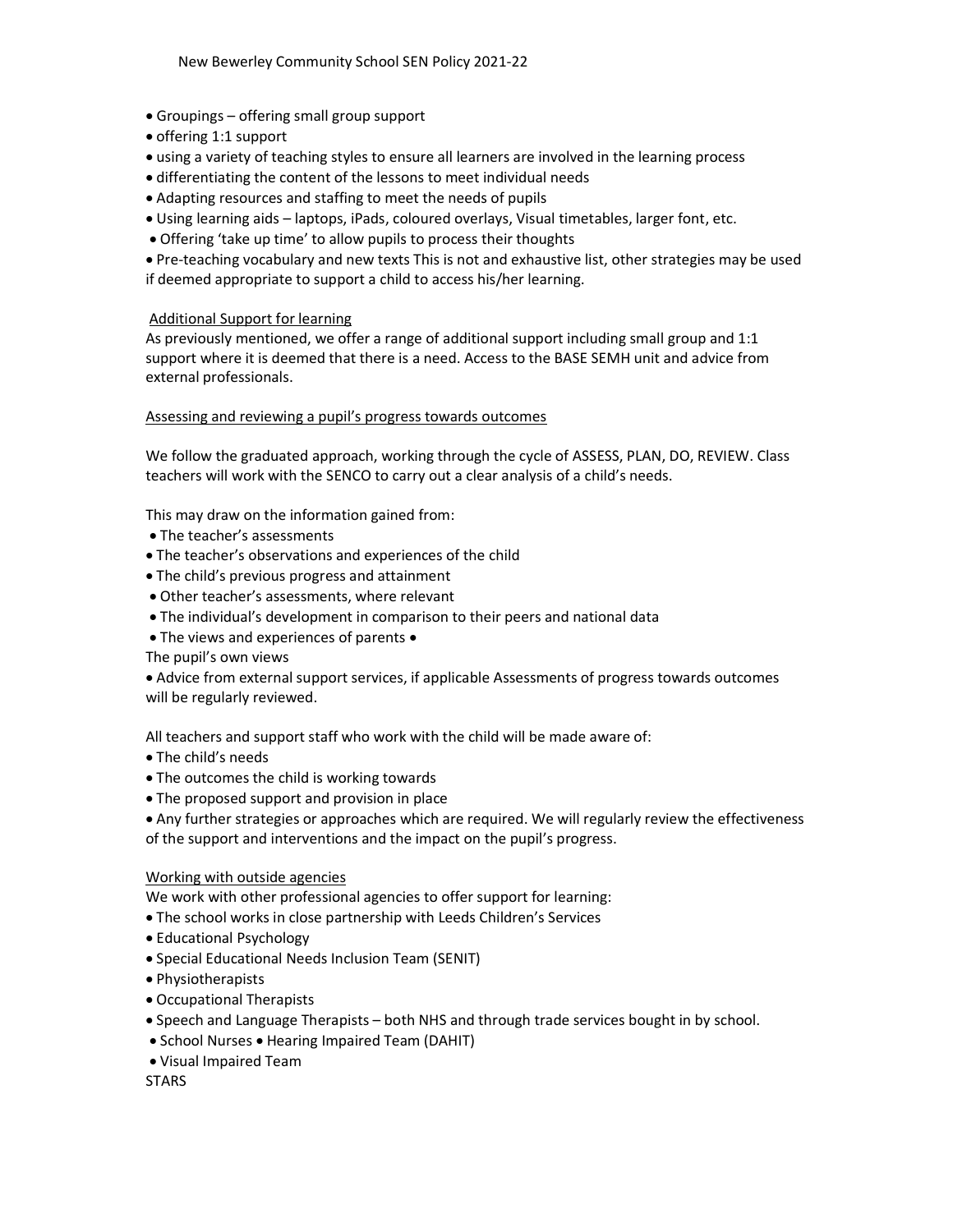We also draw parents' attention to available support outside school (e.g. SEND IASS, formerly Parent Partnership).

### Expertise and training of staff

 We have a commitment to staff development. Training is offered as part of an on-going professional development programme. Where staff may need specific training to support a pupil, support is sought from the appropriate agency, for example, STARS for pupils with Autism, Community nursing team for pupils with medical needs, etc. Training is needs led and we also provide regular in house training sessions delivered by the SENCO.

## Resources and equipment

 Provision for children with identified difficulties is planned for on an individual and needs related basis.

 Provision for children with EHC Plans is organised and resourced in line with advice given in the EHC Plan.

It is the responsibility of the SENCo to ensure that statutory provision is maintained and ongoing support is given to the class teacher in evaluating the effectiveness of such provision.

## Evaluating the effectiveness of SEND provision

We evaluate the effectiveness of provision for our SEND pupils by:

- Reviewing pupil's individual progress towards their goals each term
- Reviewing the impact of interventions. When the review takes place will depend on the duration and frequency of the intervention but reviews may often be carried out half termly.
- Carrying out monitoring and moderation of work
- Observation of teaching differentiation and use of teaching support staff
- Holding FFI reviews for pupils who receive top up funding through Funding For Inclusion
- Holding annual reviews for pupils with EHC plans.
	- Holding teacher SEN meetings to review progress.

## Enabling pupils with SEND to engage in activities available to those pupils in school who do not have SEND

All pupils are actively encouraged to participate in all school events, including events such as sports day, class assemblies, special workshops, day trips, residential trips, etc.

 Reasonable adjustments will be made to ensure pupils with SEND are able to participate these adjustments will be discussed with the parent/carer. No pupil is every excluded from taking part in events because of their SEND. The Health and Safety of all pupils will always be considered when planning events.

### Support for improving emotional and social development

We provide a range of support for pupils to improve their emotional and social development, including:

 Encouraging pupils with SEND to be involved with the school council, playground buddying, class jobs, etc.

 Pupils with SEND are also supported through intervention offered by our learning mentor and SEMH Leader.